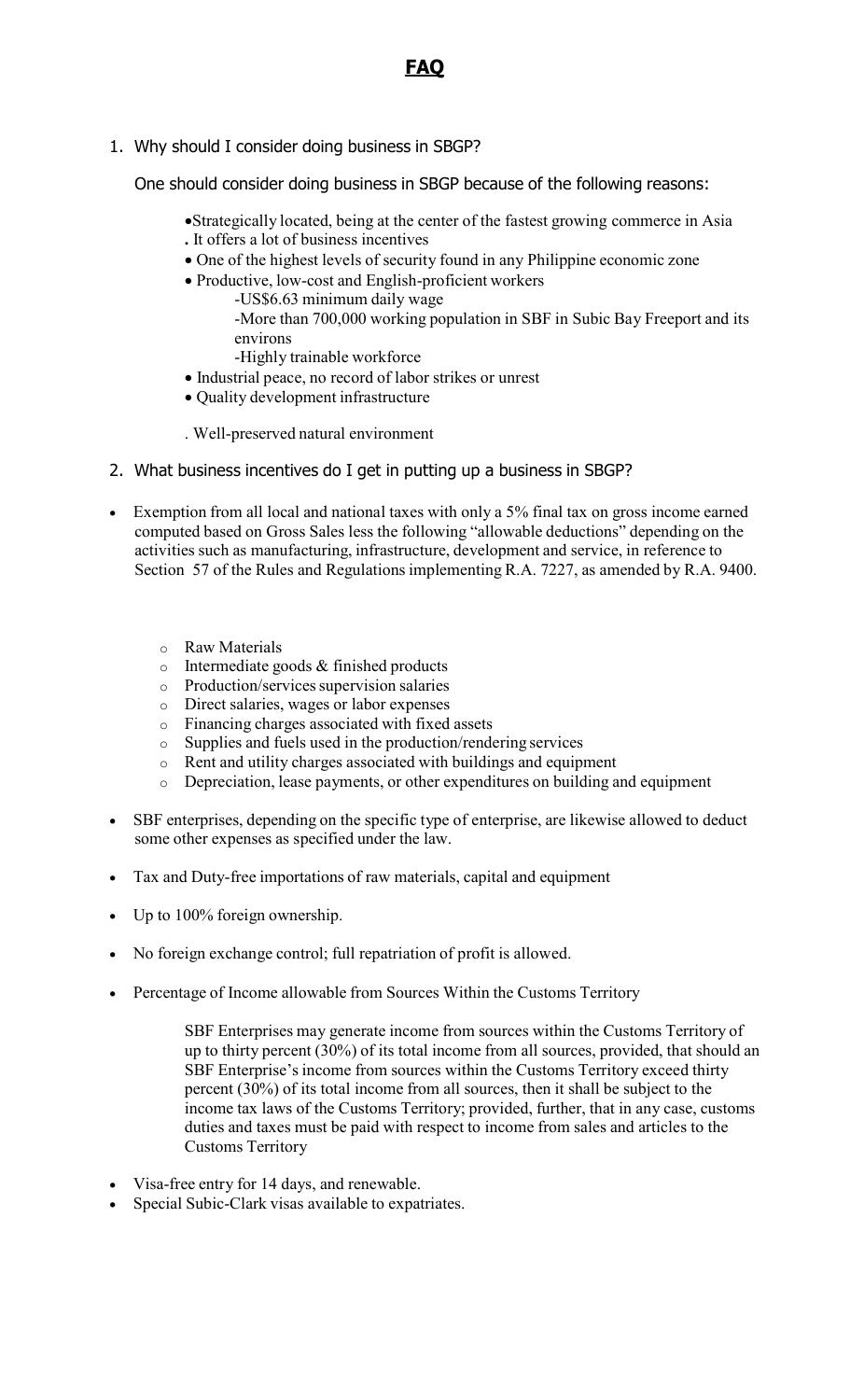## 3. What is the cost of doing business in SBGP?

#### **Cost of Doing Business Subic Bay Freeport Zone Exchange Rate: US\$ 1.00 = PhP 45.51 As of August 23, 2010**

### **Lease Rates**

| Subic Bay Industrial Park<br>(SBIP-SBDMC) | (sq.m. /month)         |                   |                      |
|-------------------------------------------|------------------------|-------------------|----------------------|
| Industrial Land                           | PhP $2.958.^{15}$      | US\$ 65 lumpsum   | 50 years / month     |
|                                           |                        |                   |                      |
| Subic Bay Techno Park (STEP)              |                        |                   |                      |
| Lot                                       | PhP 4,095. $90$        | US\$ 90 lumpsum   | 43 years / month     |
| Office Space                              | PhP 455. <sup>10</sup> | US\$ 10 sqm/month | + Php 60 monthly due |
| Factory                                   | PhP $227.^{55}$        | US\$ 5 sqm/month  |                      |

### **Minimum Daily Wage**

| Location   | <b>Basic Pay</b> | <b>Cola (Cost of Living TOTAL</b><br><b>Allowance)</b> |         |
|------------|------------------|--------------------------------------------------------|---------|
| Region III | P306.00          | P <sub>24.00</sub>                                     | P330.00 |

## **Power Rate**

| Customer Type                                  | Residential | Commercial | Industrial | <b>Street Light</b> |
|------------------------------------------------|-------------|------------|------------|---------------------|
| <b>Distribution Charges</b>                    | (PhP)       | (PhP)      | (PhP)      | (PhP)               |
| <b>Distribution System Charge</b><br>PhP/kWh   | 1.503       | 0.4850     | 0.3617     | 1.2006              |
| Demand Charge PhP/kWh                          |             | 208.8400   | 155.1500   |                     |
| <b>Supply Charges</b>                          |             |            |            |                     |
| Supply System Charge PhP/kWh                   | 0.1176      |            |            |                     |
| <b>Retail Customer Charge</b><br>PhP/Meter/Mo. |             | 120.3400   | 1450.1600  | 94.7900             |
| <b>Metering Charges</b>                        |             |            |            |                     |
| Metering System Charge<br>PhP/kWh              | 0.2189      |            |            |                     |
| <b>Retail Customer Charge</b>                  | 5.000       | 662.6900   | 1146.3600  | 159.9100            |
| <b>Interclass Cross Subsidy</b>                |             |            |            |                     |
| (1/3 Removal) PhP/ kWh                         | $-0.3019$   | $-0.0106$  | 0.0406     | $-0.0710$           |
| <b>Universal Charges</b>                       |             |            |            |                     |
| <b>Missionary Electrification</b><br>PhP/kWh   | 0.0978      | 0.0978     | 0.0978     | 0.0978              |
| Environmental Charge PhP/kWh                   | 0.0025      | 0.0025     | 0.0025     | 0.0025              |

## **Water and Sewerage**

| Residential Rate       | 0-10 cu. m.     | PhP 18.78  | <b>US\$ 0.41</b>  |
|------------------------|-----------------|------------|-------------------|
|                        | 11-30 cu. m.    | PhP 20.66  | <b>US\$ 0.45</b>  |
|                        | 31-60 cu. m.    | PhP 28.17  | <b>US\$ 0.62</b>  |
|                        | 61-100 cu. m.   | PhP 32.87  | <b>US\$ 0.72</b>  |
|                        | Over 100 cu. m. | PhP 37.54  | <b>US\$ 0.83</b>  |
| <b>Standing Charge</b> |                 | PhP 461.63 | <b>US\$ 10.14</b> |

| <b>Hotels</b>          | 0-50 cu. m.     | PhP 34.64  | <b>US\$ 0.76</b>  |
|------------------------|-----------------|------------|-------------------|
|                        | 51-100 cu. m.   | PhP 38.08  | <b>US\$ 0.84</b>  |
|                        | 101-300 cu. m.  | PhP 43.26  | <b>US\$ 0.95</b>  |
|                        | 301-500 cu. m.  | PhP 46.73  | <b>US\$ 1.03</b>  |
|                        | Over 500 cu. m. | PhP 50.21  | <b>US\$ 1.10</b>  |
| <b>Standing Charge</b> |                 | PhP 461.63 | <b>US\$ 10.14</b> |

| Commercial & Industrial | 0-50 cu. m.    | PhP 34.10 | <b>US\$ 0.75</b> |  |
|-------------------------|----------------|-----------|------------------|--|
|                         | 51-100 cu. m.  | PhP 37.52 | <b>US\$ 0.82</b> |  |
|                         | 101-300 cu. m. | PhP 42.62 | <b>US\$ 0.94</b> |  |
|                         | 301-500 cu. m. | PhP 46.04 | <b>US\$ 1.01</b> |  |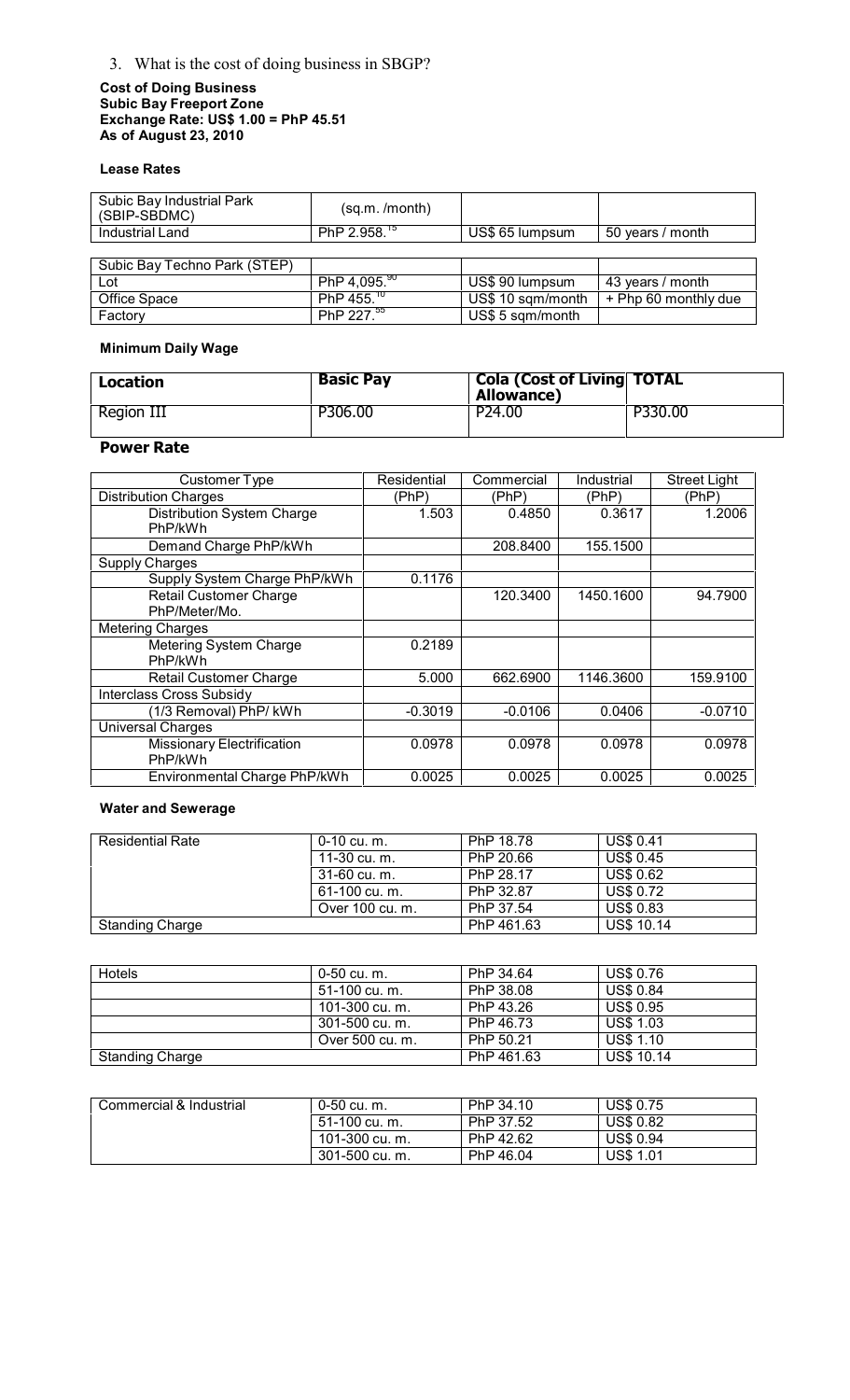|                        | Over 500 cu. m. | PhP 49.45     | <b>US\$ 1.09</b>  |
|------------------------|-----------------|---------------|-------------------|
| <b>Standing Charge</b> |                 | PhP<br>461.63 | <b>US\$ 10.14</b> |

#### **Telecom Rates**

|                         | Residential | <b>Business</b> |
|-------------------------|-------------|-----------------|
| Installation Rate       | PhP 500     | PhP 800         |
| Monthly Rate            | PhP 540     | PhP 950         |
| <b>Security Deposit</b> | PhP 2.000   | PhP 5.000       |

#### **Residential DSL**

| Xperience     | PhP 999   | Up to 1mb |
|---------------|-----------|-----------|
| Xcite         | PhP 1,995 | Up to 2mb |
| Xal           | PhP 3.000 | Up to 3mb |
| Installation: | PhP 1,200 |           |

### **Business DSL**

| <b>Bizlite</b> | PhP 4.000  | Up to 3.5mb |
|----------------|------------|-------------|
| Jr.            | PhP 8,000  | Up to 4.5mb |
| Sr.            | PhP 14,500 | Up to 5mb   |
| Installation:  | PhP 1,200  |             |

### **Cable TV**

| <b>Installation Fee</b> | 2500.00<br>PhP                            | <b>US\$ 54.93</b> |
|-------------------------|-------------------------------------------|-------------------|
| <b>Monthly Rate</b>     | PhP 550.00 / plus Php 125 additional line | <b>US\$ 12.08</b> |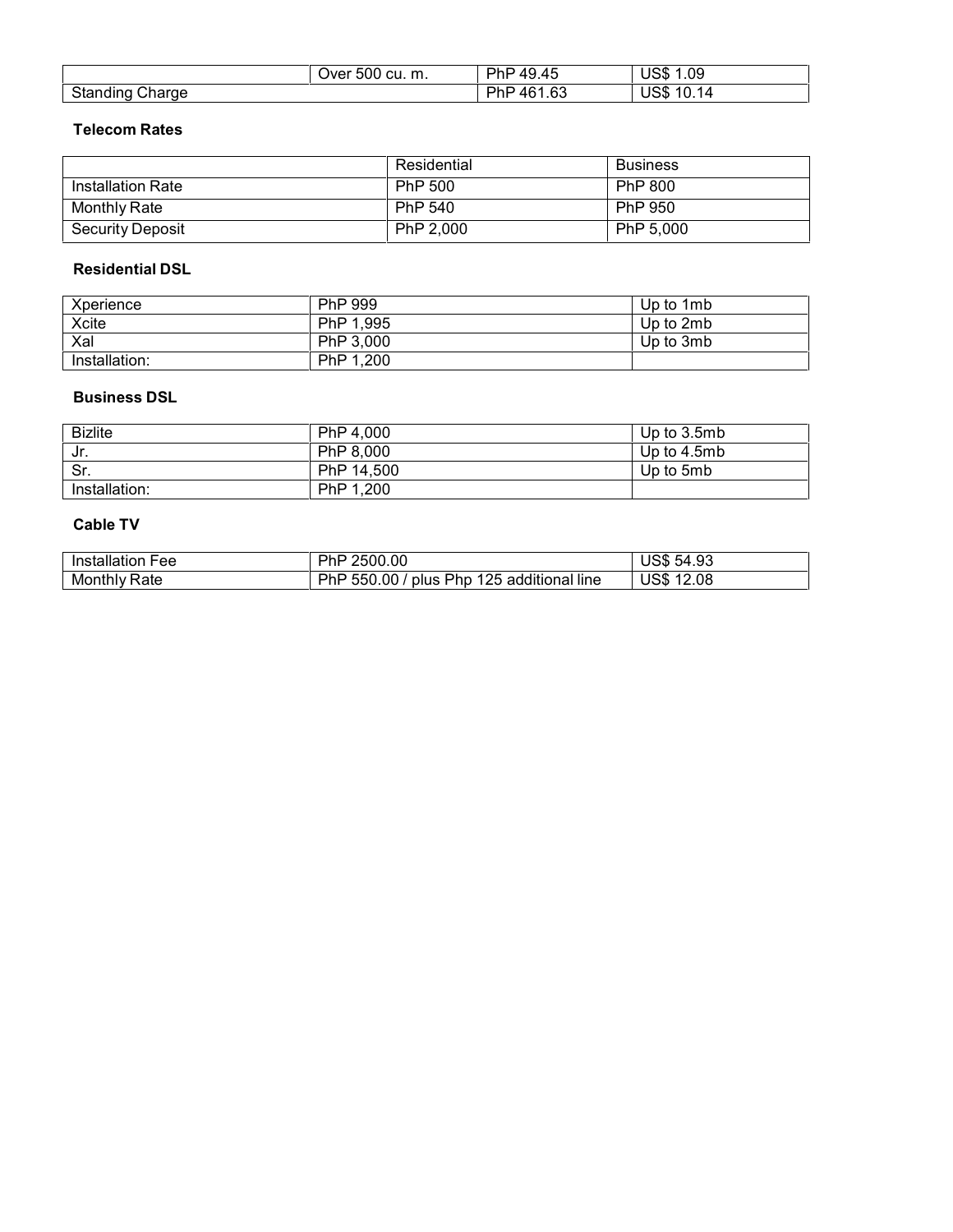### 4. How accessible is SBGP?



**ACCESS BY LAND** 

Subic Bay Freeport is accessible by land from any points in Luzon via superhighways - the North Luzon Expressway (NLEX) and the newly opened 94 kilometers Subic-Clark-Tarlac Expressway (SCTEX). It is between two to three hours drive from Metro Manila, the capital of the Philippines.

#### **ACCESS BY AIR**

SBF is accessible to three international airports, namely, the Ninoy Aquino International Airport (NAIA) in Manila, the Diosdado Macapagal Airport in Clark Freeport Pampanga, and its very own international airport, the Subic Bay International Airport.

#### **ACCESS BY SEA**

The Port of Subic Bay is 110 kilometers north of Manila, facing the South China Sea. It is northwest of Bataan peninsula and southwest of the Province of Zambales. Subic Bay's access points bring it in close proximity to Asia's busiest ports and to more than three billion consumer markets in Asia.

#### **NAUTICAL MILES BETWEEN SUBIC BAY** & VARIOUS ASIAN PORTS

| <b>PORTS</b>            | <b>NAUTICAL MILES</b> | <b>SAILING HOURS</b>         |
|-------------------------|-----------------------|------------------------------|
| Kaohsiung               | 494                   | 24.7 (1 day - 0.7 hours)     |
| Manila                  | 66                    | 33                           |
| Cadayan and Bugo        | 608                   | $30.4$ (1 day $-6.4$ hours)  |
| Davao                   | 950                   | 47.5 (about 2 days)          |
| Hongkong                | 555                   | $27.8$ (1 day $- 3.8$ hours) |
| Shanghai                | 1,062                 | 53.1 (2 days - 5.1 hours)    |
| Ho Chih Minh (Vung Tau) | 1,173                 | 58.6 (2 days - 10.6 hours)   |
| Laem Chabang            | 1,515                 | 5.8 (3 days - 3.8 hours)     |
| Jakarta                 | 1,569                 | 78.5 (3 days - 6.5 hours)    |
| Port Kelang             | 1,530                 | 76.5 (3 days - 4.5 hours)    |
| Singapore               | 1,335                 | 66.8 (2 days - 18.8 hours)   |
| Kobe                    | 1,391                 | 70.0 (2 days - 2.2 hours)    |
| Busan                   | 1,343                 | $67.0$ (2 days $-1.9$ hours) |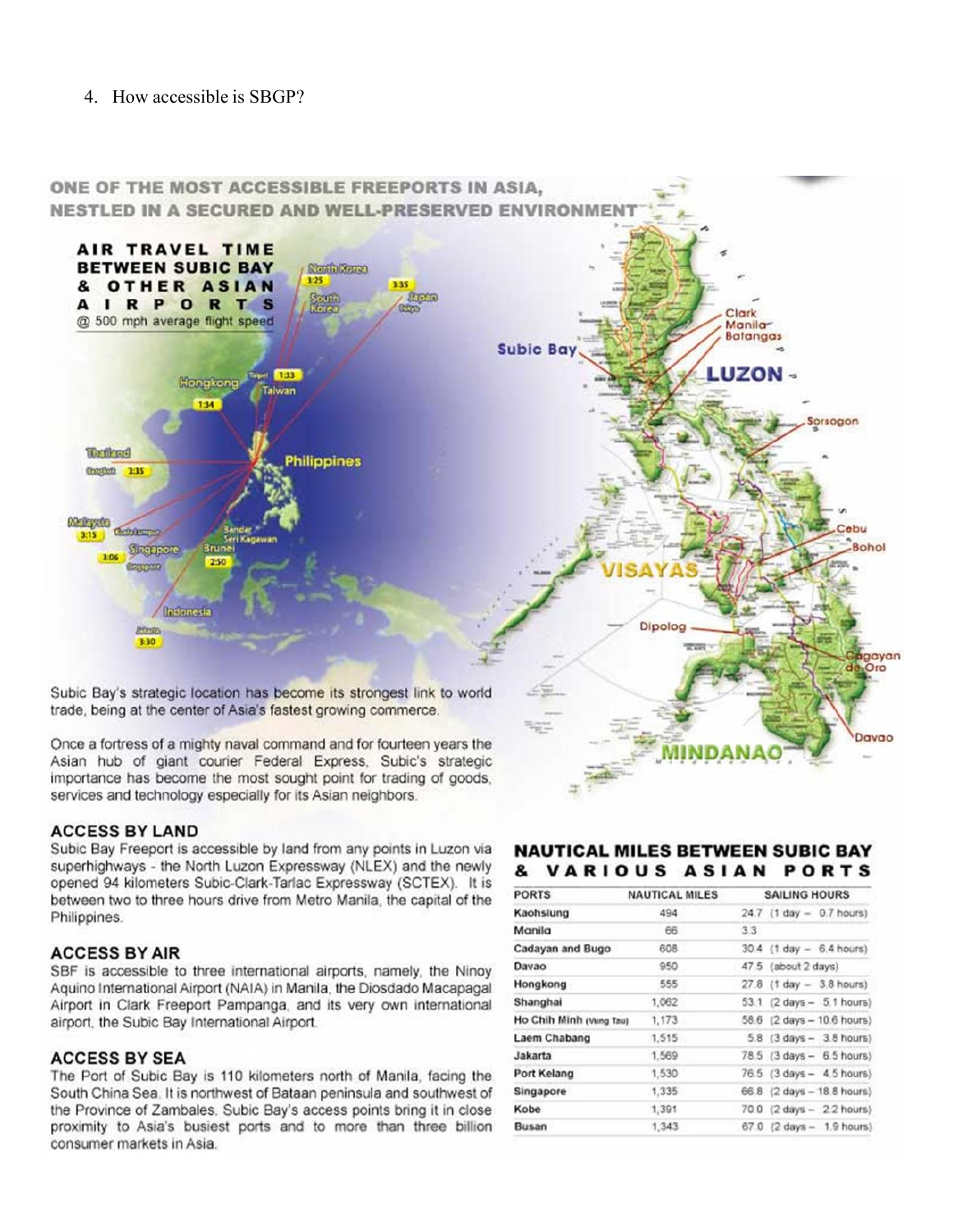5. What are the steps in putting up a business in SBGP?

# **STAGE 1**

## **Day 1**

• The applicant shall submit a Letter of Intent, Business Proposal and other necessary documents to the Business & Investment Departments (BIDs)/Marketing Department

# **STAGE 2**

## **Day 2, 3, 4, 5**

- The BIDs/Marketing Department, in coordination with other concerned departments shall evaluate the documents.
- The BIDs/Marketing Department shall facilitate the signing of Letter of Conformity (LOC) between the applicant and the Freeport Authority. The LOC shall contain the area, location, lease rate and terms and conditions agreed upon.
- The BIDs/Marketing Department shall submit its recommendation to the CEO based on existing policies, rules and regulations.
- In case of disapproval the BIDs/Marketing Department shall state the specific reason/s for the same and the applicant may file for reconsideration.

# **STAGE 3**

## **Day 6, 7, 8**

 Upon the approval of the proposal by the CEO, based on the favorable recommendation of the BIDs/Marketing Department, a 30-Day Business Permit may be issued. In case of disapproval, the same shall be stated in writing, and the applicant shall be allowed to re-submit appropriated requirements for consideration and approval.

# **STAGE 4**

## **Day 9, 10, 11**

 The Applicant shall submit other documentary requirements and clearances necessary for the issuance of CRTE/RC.